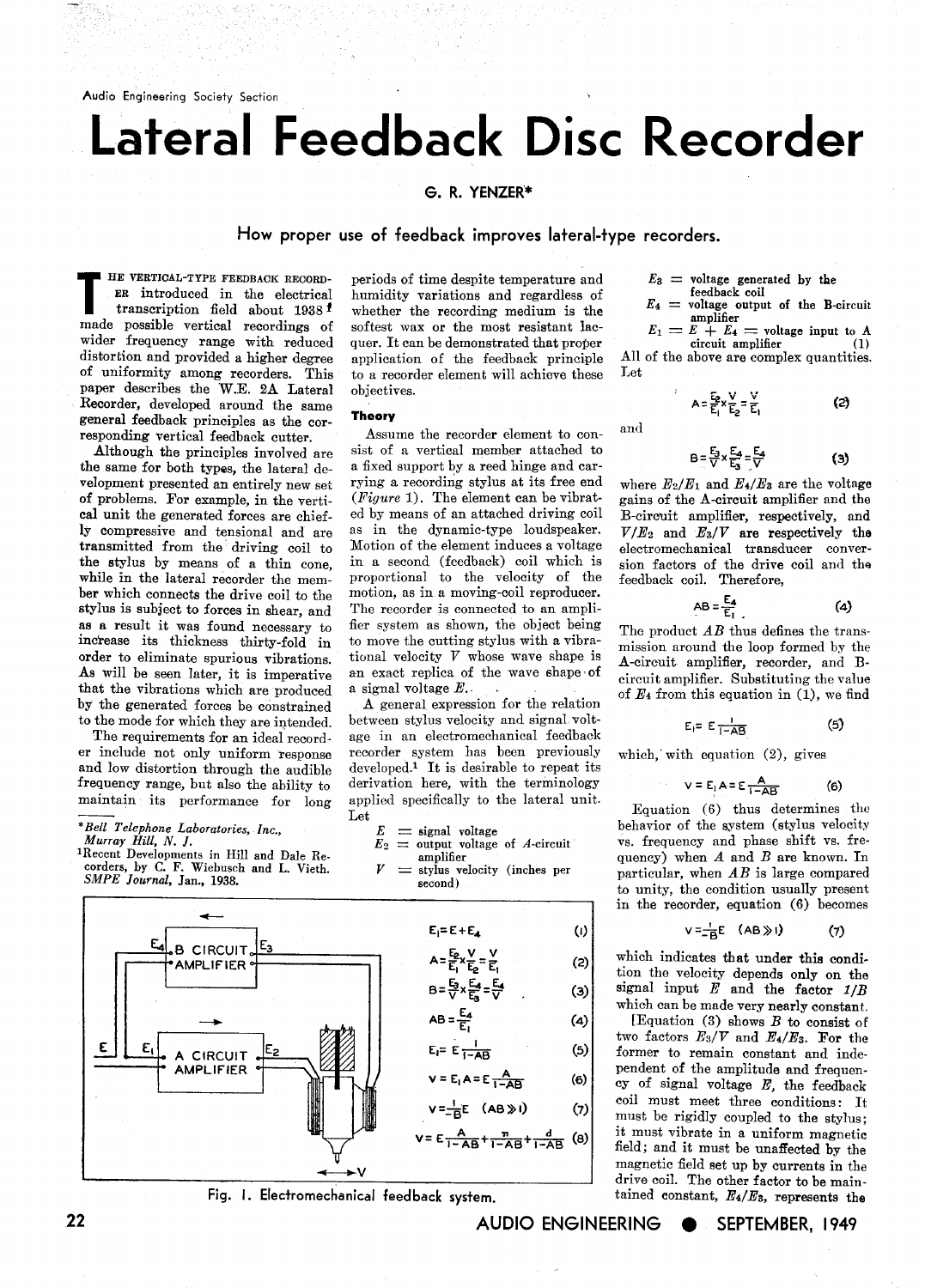Audio Engineering Society Section -

voltage gain of an amplifier working at low level and presents no problem. It should be noted that these factors, which are responsible for the benefits accruing to the use of feedback, when once embodied in a physical recorder are inherently stable, and consequently the performance of the system should remain fixed over long periods of time.]

If equation (6) is rewritten to include noise and distortion products as well as signal, it becomes

$$
V = E \frac{A}{1 - AB} + \frac{n}{1 - AB} + \frac{d}{1 - AB}
$$
 (8)

where *n* and *d* are the noise and distortion, respectively, introduced in the amplifier and recorder without feedback. Hence, when *AB* is large compared to unity, a considerable reduction in noise and distortion is effected. Other forces acting upon the stylus during recording (such as those produced by the turbulent air of suction and blowing equipment and reaction forces due to the mass, stiffness and resistance of the recording medium) may be considered as noise or distortion, and their effect is reduced in like manner when *AB* is large.

Unfortunately, these benefits are obtained only with precision in design and manufacture. Examination of equation (6) reveals that if at any frequency the quantity *AB* becomes equal to  $1 + j0$ , the denominator becomes zero and the system will sing or oscillate. Nyquist<sup>2</sup> shows that for stability a polar plot of  $|AB| \angle \theta$  and its conjugate from zero to infinite frequency must not enclose the point  $1 \angle 0$ . Bode<sup>3</sup> estimates that for each 10 db of feedback in the useful range one octave must be added to the actual range which must be explored and controlled to insure stability. He aptly describes the limitation as tantalizing-"In typical designs the *AB* characteristic is always satisfactory except for one little point. When the engineer changes the circuit to correct that point, however, difficulties appear somewhere else, and so on *ad infinitum*. The solution is always just around the corner." This frustration is magnified when a mechanical element possessing both mass and stiffness is added to Bode's circuit. **A** moment's reflection will prove that this is true, for only at the frequency for which the mass reactance is equal to the stiffness reactance will the driving force be in phase with the stylus velocity. As the frequency is reduced, the stiffness reactance increases and the phase between driving force and velocity approaches **-90"** 

, **2H. Nyquist, Regeneration** Theory. *Bell*  **Syst.** *Tech.* **J., Jan.,** 1932.

**3H. W. Rode, Relations between Attenuation and Phase in Feedback Amplifier Design. Bell Sysb.** *Tech.* **J., July,** 1941).



#### **Fig. 2. View of vibrating member.**

Similarly, as the frequency is increased above resonance the mass reactance predominates' and the phase between driving force and velocity approaches  $+90^\circ$ . Introduction of the mechanical element has therefore augmented the original phase shift by 180°.

Actually, this simple recorder element, which for convenience has been sssumed to be rotating about its hinge in the plane of the paper *(Fig.*  I), will undoubtedly change its mode of vibration as the frequency is increased, and this change will further modify the phase shift. Additional trouble is likely, therefore, when all parts of the element no longer vibrate in unison or when at "one little point" in the frequency spectrum the element vibrates in either or both of the planes perpendicular to the plane of the paper, to say nothing of rotating about each of the mutually perpendicular axes. Vibrations in six distinct modes (some of which may

be intercoupled) are possibie. several are probable, and all affect  $AB \angle \theta$ . **Description** 

The vibrating member as finally evolved is shown in *Figure* **2.** It consists of a precision casting of magnesium to which the drive coil and the feedback coil are permanently attached. At the bottom is a cylindrical cavity into which the stylus shank can be cemented and at the top is a flat spring or hinge of beryllium copper. This spring is tightly clamped between carefully lapped plates of nonmagnetic stainless steel which in addition to their clamping function provide facilities for terminating the coil leads. Breakage of leads is no longer a problem since they are supported throughout their entire length on a compliant plastic apron securely cemented to the moving element. When the vibrating member is attached to the magnetic assemblies, the voice currents resulting from a voltage impressed on the drive coil produce forces which swing the member about its hinge. Due to this motion a voltage proportional to the stylus velocity is generated in the feedback coil.

*Fig16re* **3** is an exploded view of the recorder showing the assembly in greater detail. Both magnets are covered by plastic jackets to prevent accidental contact with magnetic objects which would otherwise cause the formation of secondary poles with resultant loss in **flux.** Precisely located dowels automatically align the gaps

Fig. 3. Exploded view of the recorder showing the assembly in detail.



23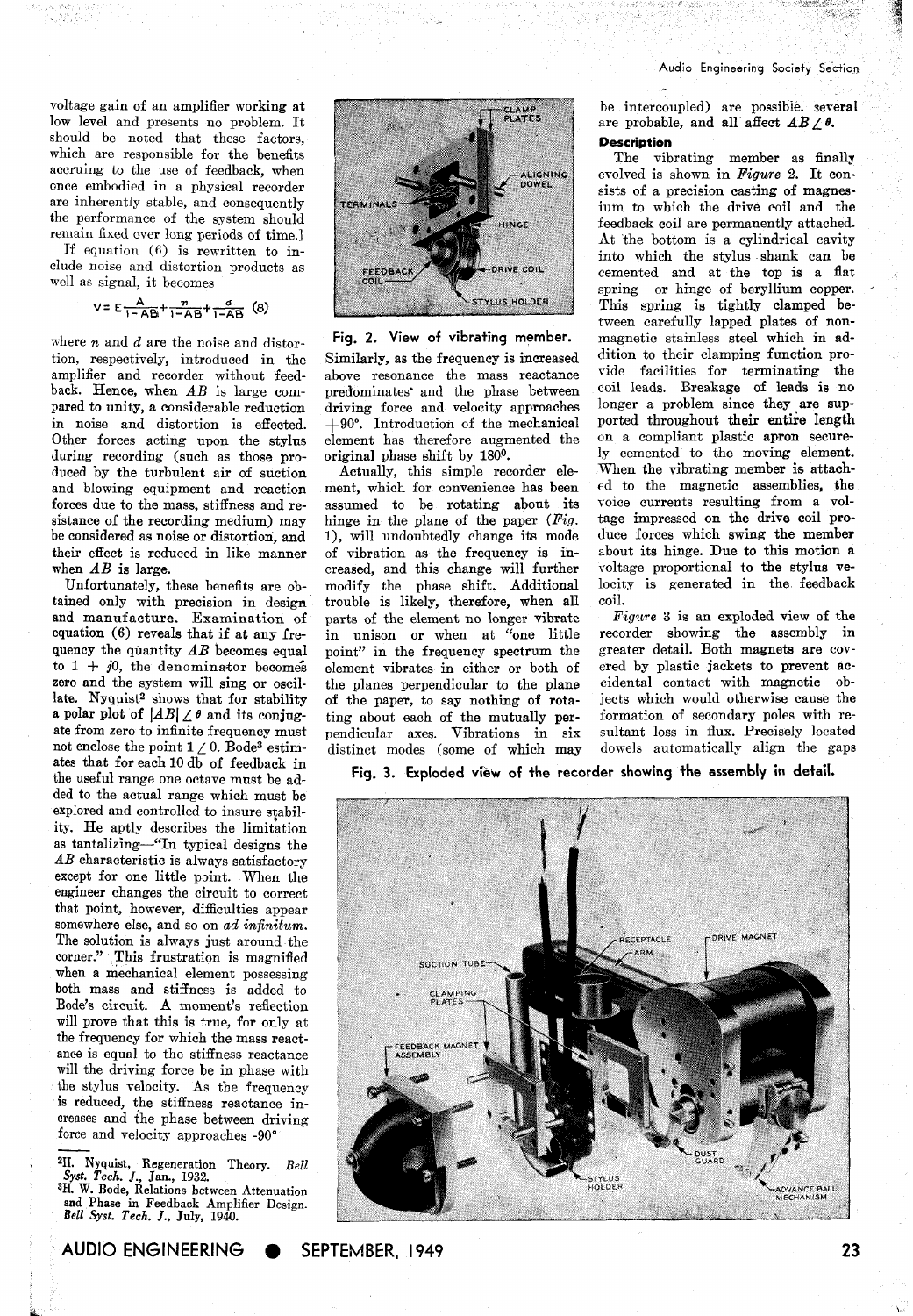

**Fig. 4. Western Electric 2A recorder attached to a Scully recording lathe.** 

of the two magnetic assemblies with the coils of the moving element, insuring adequate and permanent clearance for the vibrating parts. Precision manufacture allows complete interchangeability of components with elimination of trouble generally associated with centering moving parts in a restricted space. After these parts have been assembled, the vibrating element is further protected against dust and magnetic particles by a transparent plastic closure assembly at the base of which is attached a flexible neoprene insert and through which the stylus holder protrudes.

The advance-ball mechanism *(Fig.*  **3)** is composed of two accurately machined precision castings. The assembly can be quickly positioned for either increasing or decreasing spiral. Adjustment of the depth of cut can be exactly controlled by means of a smoothly running thumb screw which can be locked in position if desired. Either a sapphire ball or a felt pad can be accommodated.

The suction tube extends above the head to allow attachment of a suction hose. It is generously proportioned and so located that it will remove wax or lacquer shavings without danger of fouling.

*Figure* 4 shows the recorder in operating position. Although the recorder weighs 4-3/4 pounds, the weight on the lathe is no greater than for the feedback vertical recorder, since in the new unit the usual balancing weight is replaced by an adjustable counterspring. The mass and spring

The recorder is connected to its associated amplifier by means of a cord, nominally 8 feet long, composed of

two twisted pairs each individually shielded and with a different lay of the pairs to reduce electrical coupling between them to a minimum. Experimentally, substitution of a 20 foot length of cord showed no detectable deterioration in performance. Conductors, shielding, twist, fillers and braid covering have been chosen to produce *a* cable as flexible as is consistent with the requirements. The cord terminates in a plug in which the contacts have been sized and gauged to provide adequate contact pressure without requiring excessive pull-out force.

values have been carefully chosen to avoid mechanical resonances when recording at either 33-1/3 or 78 rpm.

The amplifier with which the cutter must be used is a W. E. 115 type having a two-stage, push-pull, 15-watt, internalfeedback amplifier in the A circuit and a single push-pull stage of adjustable gain in the B circuit of *Figure* 1.

#### **Measured Results**

*Frequency Distortion.* Stylus velocity can be determined in several ways. Methods whereby it is calculated from observed values of amplitude and frequency are satisfactory only at low frequencies where the amplitudes are relatively large and can be measured by means of a microscope with calibrated eye-piece. Another method, that of measuring a recorded signal by means of a calibrated reproducer, is satisfactory provided care is taken to correct for all effects introduced by

the reproducer itself. The optical method of Buchman-Meyer (the socalled Christmas-tree pattern) is quite popular and the results are dependable for most purposes. However, unless rather exacting precautions are taken, the pattern appears fuzzy and striated as the frequency is increased beyond 10,000 cps and therefore becomes difficult to interpret. Another method for determining stylus velocity is applicable only to the feedback cutter. The voltage  $E_3$  generated in the feedback coil is proportional to the velocity of the coil. If the parts joining the stylus holder to the feedback coil are sufficiently rigid to prevent any relative motion, and no electrical coupling exists between the drive coil and feedback coil, voltage  $E_3$  is also a true indication of the stylus velocity, V.

In Fig. 5, curves  $A$  and  $B$ , the stylus velocity was measured by the feedback coil voltage method, and in curve C the stylus velocity was determined by the Buchman-Meyer optical method.

For the feedback condition a signal voltage *E* of 0.5 volts applied to the input terminals produces a stylus velocity V of approximately 1" per second maximum velocity and the feedback coil voltage *EQ* measures approximately 0.018 volts. The difference between curve  $B$  and curve  $C$ , starting at 7:000 cps and increasing with frequency, is the result of relative motion between stylus point and feedback coil in this frequency range caused by multiple bending of the hinge, and is responsible for the sharp dip and recovery in response in the neighborhood of 11,000 cps. One remedy has been found to be the addition of mass so distributed that the new percussive center causes no reaction at the hinge. On the other hand, to drive this increased mass would require more current and so reduce the margin against burnout and amplifier overload. The dip and recovery in response in the neighborhood of 11,000 cps has been completely eliminated in experimental models by a generous application of damping material, but the use of sizable damping pads is undesirable for several reasons: necessity for rigid shop control to insure uniformity in results, effect of temperature change, aging over long periods of time, etc. It was decided to forego the use of such "swamping" resistance and, as a result, all mechanical damping is omitted for the useful frequency band. A non-critical damping member reduces a peak in the response at approximately 40,000 cycles. This reduction decreases the phase shift by an amount which is small in itself but which provides added phase margin stability to permit recorders and amplifiers to be inter-

**AUDIO ENGINEERING SEPTEMBER, 1949**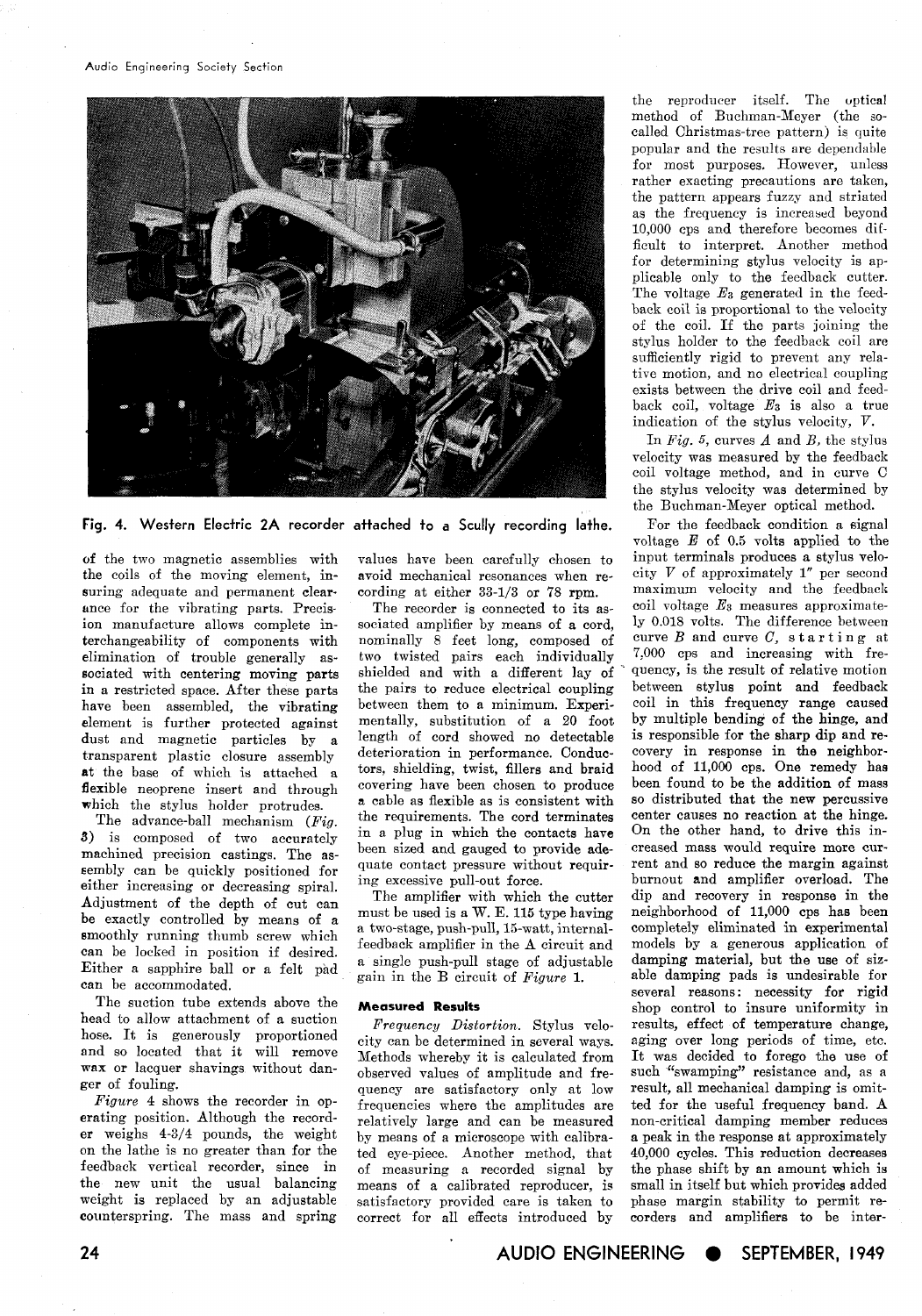cnanged at will. The response at frequencies between 16,000 cps and 20,000 cps is not under the direct control of feedback action but remains fairly smooth; several sharp dips of the order of 10-15 db occur for frequencies between  $20,000$  cps and  $40,000$  cps, and definite cutoff occurs in the neighborhood of 50,000 cps, beyond which the response is more than 25 db down.

#### **Physical Limitations**

As the recording art is practiced today, the recorded level of the low frequencies will be limited by the *amplitude* of stylus motion in order to prevent cutting into adjacent grooves, the level of medium frequencies will be limited by the *velocity* of the stylus so as to prevent the heel of the recording stylus from touching the groove wall, and the level of the high frequencies will be limited by the *accelerution* of the stylus to prevent the radius of curvature of the groove from becoming less than that of the reproducing stylus. The amplitude limitation depends upon the unmodulated groove width and the groove pitch, while the velocity and ao celeration limitations are functions of the linear groove speed. *Figure* 6 shows the maximum level that can be recorded within these limitations for a pitch of 88 grooves per inch with the width of cut eaual to the land between grooves, a linear groove speed of 25 inches per second (approximately 6 inch diameter at 78 rpm), and a minimum radius of curvature of .002 inch in the recorded groove. The power required of the 115 type amplifier in order to produce this maximum level recording is also shown in *Figure* 6. As a matter of fact, in actual recording the maximum level is usually made considerably lower than that shown because of tracing distortion of the reproducer.



Fig. 5. Frequency response of feedback recorder.

It should be understood that the velocity curve of *Figure* 6 is not recommended as a recording characteristic but only a limit beyond which a recorder should not be required to perform. To arrive at a recording characteristic the limit curve would be modified by the energy distribution curve of the material to be recorded and bg a factor which would take into account the manner in which distortion becomes more or less disagreeable with various frequency and energy combinations. This is usually 'determined by experience in the recording studios and is not properly a consideration in recorder design.

Occasionally, in a preliminary recording of a selection, the distributions of frequency and energy are such that the record, although of average loudness, will possess less than the usual

tracing distortion. Because competition is keen among the recording companies to produce the loudest records consistent with distortion which their experience shows to be tolerable, it is common practice to make the final recording of such a selection at a higher level to effect a gain in the signal-to-noise ratio at the expense of increasing tracing distortion. For this reason, the recorder should be capable of meeting the more demanding velocity requirements of *Figure* 6 rather than the less stringent ones which result from a consideration of tracing distortion alone.

It may be argued that the maximum level curve of *Figure 6* should be based on a linear groove speed of 20 inches per second (approximately 5-inch diameter at 78 rpm) since this speed more nearly represents the condition at the innermost grooves of most records. If this argument is accepted the margin of reserve power increases by a factor of 2.4, or **3.9** db.

#### **Amplitude Distortion**

The realization of a flat response curve fulfills but one requirement of an ideal recorder. Increasing importance is being attached in the audio engineering fields to amplitude distortion and intermodulation distortion. Harmonic and intermodulation meaeurements on disc recorders are seldom, if ever, published. For this reason, few recording men know whether a criterion of **a** good recorder is 5%, 10% or 20% inherent distortion. One reason for this lack of information is the difficulty of performing the measurements, the customary procedure being to cut a test record and measure the distortion generated in a reproducer when the



AUDIO ENGINEERING SEPTEMBER, 1949

25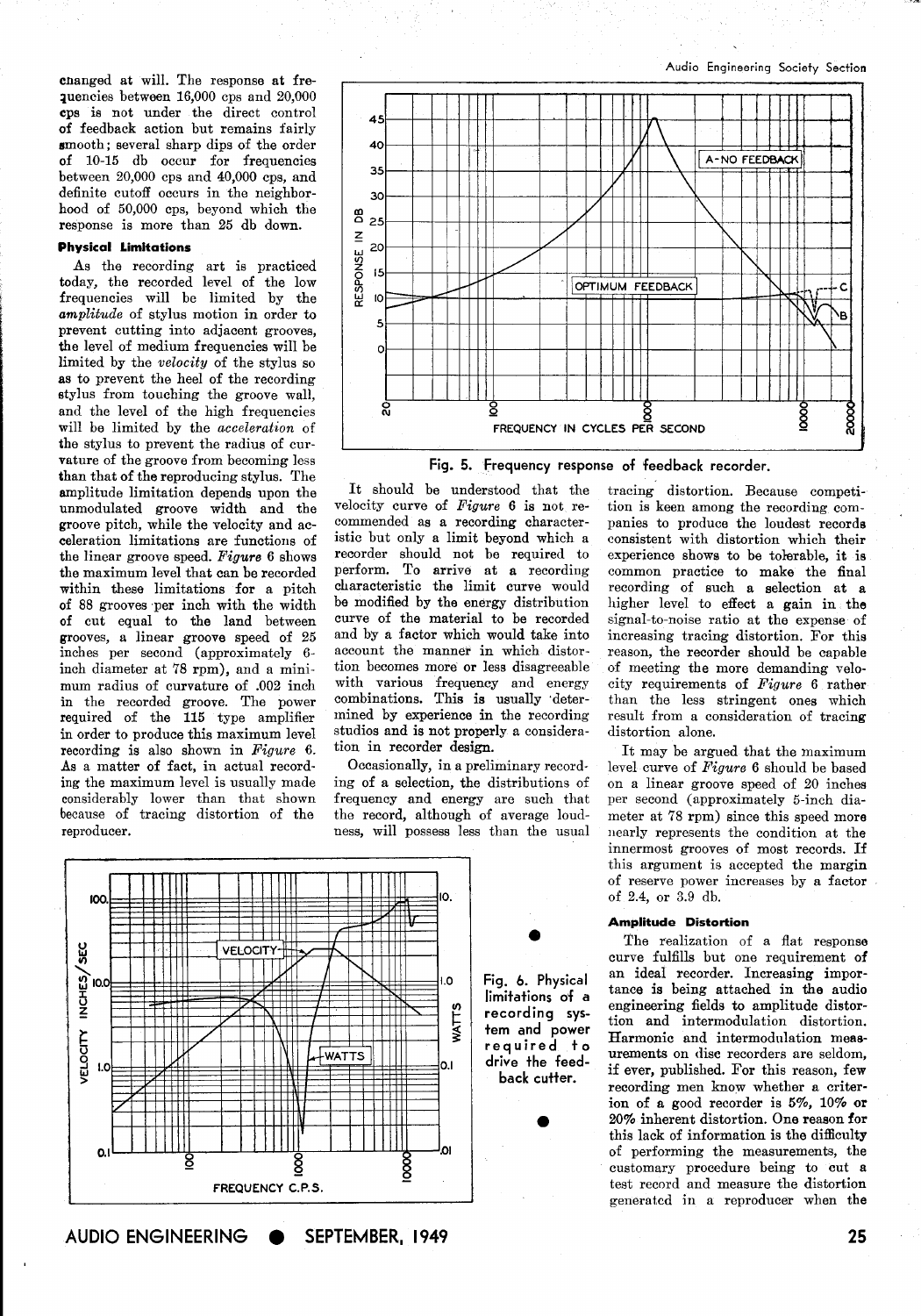Audio Engineering Society Section

|                                |     |                                                    |             |                             | MEASURED INTERMODULATION DISTORTION          |                                                                                    |                                     |
|--------------------------------|-----|----------------------------------------------------|-------------|-----------------------------|----------------------------------------------|------------------------------------------------------------------------------------|-------------------------------------|
| <b>RECORDER</b><br><b>USED</b> |     | LOW FREQUENCY COMPONENT<br>FREQ AMPLITUDE VELOCITY |             | FREQ.                       | HIGH. FREQUENCY COMPONENT<br><b>VELOCITY</b> | % INTERMODULATION DISTORTION<br>MEASURED IN OUTPUT OF W.E.<br><b>9B REPRODUCER</b> |                                     |
| 2A                             | 40  | .0025"                                             | $0.63$ /SEC | 2000                        | 0.16"/SEC                                    | 1.0                                                                                |                                     |
|                                | 60  | 88                                                 | 0.94        | п.                          | 0.24                                         | 35,1.0                                                                             |                                     |
|                                | 100 | $\cdot$ .                                          | 1.57        | $\mathbf{u}$                | 0.39                                         | 1.0                                                                                | TABLE I. Inter-<br>modulation meas- |
| W.E. D90946                    | 40  | .0025                                              | 0.63        | 2000                        | 0.16                                         | 9.5                                                                                | ured with the aid                   |
|                                | 60  | ш                                                  | 0.94        | Ħ                           | 0.24                                         | 9.2                                                                                | of a reproducer.                    |
|                                | 100 | $\mathbf{H}$                                       | 1.57        | $\mathbf{B} = \mathbf{0}$ . | 0.39                                         | 9.0                                                                                |                                     |
| <b>CONTEMPORARY</b>            | 40  | .0025                                              | 0.63        | 2000                        | 0.16                                         | 52.0                                                                               |                                     |
|                                | 60  | $\mathbf{u}$                                       | 0.94        | п.                          | 0.24                                         | 53.0                                                                               |                                     |
|                                | 100 | $\mathbf{H}$                                       | 1.57        | $\mathbf{u}$                | 0.39                                         | 52.0                                                                               |                                     |
|                                |     |                                                    |             |                             |                                              |                                                                                    |                                     |

record is played back. The measured distortion necessarily includes that of the reproducer, and if the linear velocity of the recorded groove is not sufficiently great, added distortion due **to** the finite size of the reproducer point (tracing distortion). Measurement of harmonic distortion is partic ularly difficult with a sharply tuned wave analyzer unless the turn-table has negligible wow or flutter. On the other hand, intermodulation measurements of the two-frequency modulated carrier method<sup>4</sup> in which the sum of the intermodulation products is indicated on a meter are not greatly affected by small changes in turn-table speed. For this reason the intermodulation method **ia** becoming increasingly popular for measuring distortion in disc recorders. Apparatus suitable for performing these measurements is available in commercial form.5 Table 1 shows intermodulation distortion measured in the output of a Western Electric 9B reproducer when reproducing records cut by a 28 recorder, a W.E. balancedarmature, rubber-line recorder, and another commercially available recorder (also of the balanced-armature type.) In each recording the velocity levels were so chosen that the low-frequency oomponent fully modulated the groove of an 88 grooves per inch record in which the width of cut equaled the "land" between grooves. The velocity of the high-frequency component was then adjusted to be  $\frac{1}{4}$   $(-12$  db) that of the low frequency. The same cutting stylus (.002" radius, 87° in cluded angle) was used successively in each recorder. The linear velocity of each record was sufficiently large to eliminate tracing distortion in the reproducer output. It was found necessary to employ a moving-coil-type reproducer

'Analysis and Measurement of Distortion in Variable Density Recording. by J. G. Frayne amd R. R. Scoville. SMPE *Journal,*  June, *1939.* 

**5An** Improved Intermodulation Measuring System, by G. W. Read and R. R. Scoville. SMPE *Journal*, February, 1948.

in order that the distortion introduced by the reproducer would not mask that generated in the recorder. In fairness to the third recorder, it should be mentioned that when the input was reduced 6 db the intermodulation distortion decreased to the more reasonable values of 21%, 24%, and 23%, which is probably comparable to  $6\%$ on a harmonic basis.

The limitations in measuring technique due to the inclusion of a reproducer and varying turn-table speed are eliminated by the feedback cutter provided the feedback coil voltage **Es**  is a true replica of the stylus velocity V. For then the feedback coil may be considered as an ideal reproducer following the contour of the recorded wave even as the stylus is engraving it. Obviously, distortion products measured in the output *E3* of this reproducer are independent of variations in turn-table speed and contain no tracing distortion. Table II is a tabulation of intermodulation distortion products in a 2A recorder measured

by this means. For each measurement in Part **A** the intensity of the low frequency was adjusted to produce full groove modulation as in Table I. The results of this test compare quite closely with those of the preceding method if allowance is made for the rather small distortion contributed by the reproducer in obtaining the data of Table I. Part B shows the intermodulation distortion produced by fixed frequencies at several intensities. The intermodulation test presented in Table I1 was repeated using 7,000 cps and then **12,000**  cps in place of 2,000 cpe, with almost identical results.

#### **Effect of Record Material on Recorder Response**

The use of voltage readings *E3* to measure stylus velocity and distortion also makes it possible to compare the behavior of the cutter when recording "in air" to that when recording in the most resistant lacquer medium. It is important in all types of disc recorders that this difference in behavior be made *[Continued on page 441* 

| MEASURED INTERMODULATION DISTORTION                                                   |                         |                            |                      |                    |                   |  |  |  |  |  |  |
|---------------------------------------------------------------------------------------|-------------------------|----------------------------|----------------------|--------------------|-------------------|--|--|--|--|--|--|
| A                                                                                     |                         |                            |                      |                    |                   |  |  |  |  |  |  |
|                                                                                       |                         |                            |                      | HIGH FREQUENCY     | INTERMODULATION   |  |  |  |  |  |  |
|                                                                                       | LOW FREQUENCY COMPONENT |                            |                      | <b>COMPONENT</b>   | <b>DISTORTION</b> |  |  |  |  |  |  |
| FREQ.                                                                                 | AMPLITUDE VELOCITY      |                            |                      | FREQ. VELOCITY     | PERCENT           |  |  |  |  |  |  |
| 40                                                                                    | .0025"                  | $.63^{\prime}/\text{SEC.}$ | 2000                 | .!6" <i>/ 'SEC</i> | 0.61              |  |  |  |  |  |  |
| 60                                                                                    | $\mathbf{u}$            | .94<br>$\ast$              | u                    | .24<br>$\ast$      | $0.62 +$          |  |  |  |  |  |  |
| 100                                                                                   | ł1                      | 1.57                       | $H^{\infty}$         | .39                | 0.61              |  |  |  |  |  |  |
|                                                                                       |                         |                            |                      |                    |                   |  |  |  |  |  |  |
| в                                                                                     |                         |                            |                      |                    |                   |  |  |  |  |  |  |
| *WITH THE ABOVE VELOCITY VALUES OF 60~AND<br>2000~ AS A REFERENCE, THEIR LEVEL TO THE |                         |                            |                      |                    |                   |  |  |  |  |  |  |
| RECORDER WAS VARIED IN 2 DB STEPS.                                                    |                         |                            |                      |                    |                   |  |  |  |  |  |  |
| INTERMODULATION(%)<br>INPUT TO RECORDER                                               |                         |                            |                      |                    |                   |  |  |  |  |  |  |
|                                                                                       |                         | $-6DB$                     |                      | .47                |                   |  |  |  |  |  |  |
|                                                                                       |                         | -4                         |                      | .49                |                   |  |  |  |  |  |  |
|                                                                                       |                         | -2                         |                      | $.55 -$            |                   |  |  |  |  |  |  |
|                                                                                       |                         | O                          |                      | 62.                |                   |  |  |  |  |  |  |
|                                                                                       |                         | $+2$                       |                      | .83                |                   |  |  |  |  |  |  |
|                                                                                       |                         | $+4$                       |                      | 1.14               |                   |  |  |  |  |  |  |
|                                                                                       |                         | $+6$ (60 $\sim$ SINGLE     | $AMPLITIVE = .005")$ | 1.70               |                   |  |  |  |  |  |  |

**TABLE** 11. Intermodulation measured **by** output voltage of the feedback coil.

AUDIO ENGINEERING SEPTEMBER, 1949